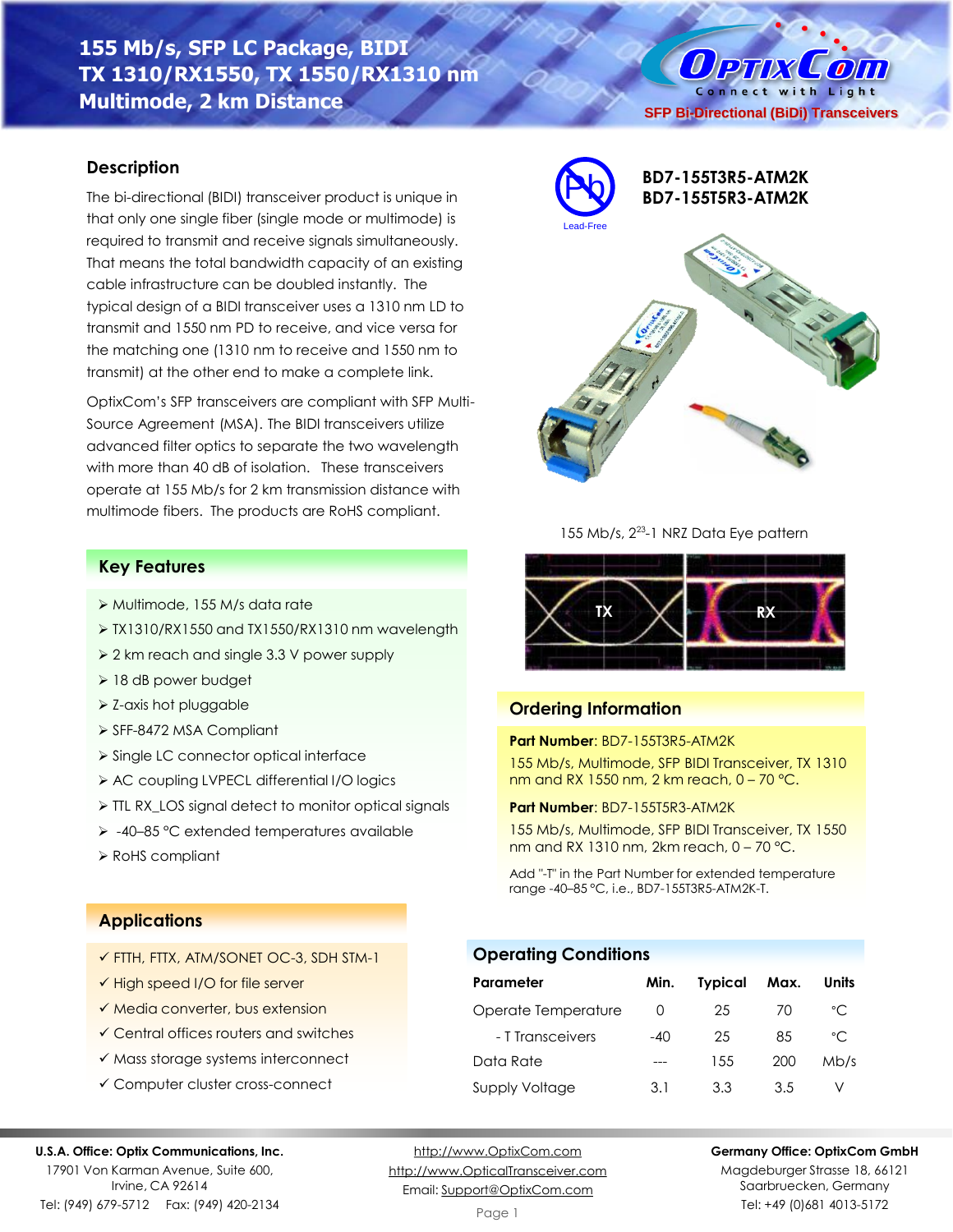

**BD7-155T3R5-ATM2K BD7-155T5R3-ATM2K**

**---------------------------**

*Contract* 

## **BD7-155T3R5-ATM2K-T BD7-155T5R3-ATM2K-T**

| <b>Absolute Maximum Ratings</b> |                       |        |            |              |
|---------------------------------|-----------------------|--------|------------|--------------|
| Parameter                       | Symbol                | Min.   | Max.       | <b>Units</b> |
| Storage Temperature             | Tst                   | $-40$  | 85         | $^{\circ}$ C |
| <b>Supply Voltage</b>           | Vcc                   | $-0.5$ | 4.0        | V            |
| Input Voltage                   | <b>V<sub>IN</sub></b> | $-0.5$ | <b>Vcc</b> | V            |
| <b>Operating Current</b>        | lop                   | ---    | 300        | mA           |

## **Transmitter Electro-Optical Characteristics (FP Laser)**

| Parameter                                 | Symbol          | Min.     | <b>Typical</b> | Max.           | <b>Units</b> |
|-------------------------------------------|-----------------|----------|----------------|----------------|--------------|
| Differential Input Voltage <sup>1</sup>   | AV <sub>i</sub> | 0.4      |                | 2.0            | V            |
| Differential Input Impedance <sup>2</sup> | Z               | ---      | 100            |                | ohm          |
| Rise/Fall Time (10% - 90%)                | Tr/Tr           | ---      |                | $\overline{2}$ | ns           |
| Optical Output Power <sup>3</sup>         | $P_{\rm O}$     | $-10$    |                | $\mathbf 0$    | dBm          |
| Optical Wavelength<br>(BD7-155T3R5-ATM2K) | $\lambda \circ$ | 1260     | 1310           | 1360           | nm           |
| Optical Wavelength<br>(BD7-155T5R3-ATM2K) | $\lambda \circ$ | 1480     | 1550           | 1580           | nm           |
| <b>Extinction Ratio</b>                   | ET              | 8.2      | $---$          | $---$          | dB           |
| Spectral Width (rms)                      | $\Delta\lambda$ | ---      | ---            | $\overline{7}$ | nm           |
| TX Disable Voltage - High                 | <b>VDH</b>      | 2.4      | ---            | Vcc            | $\vee$       |
| TX Disable Voltage - Low                  | V <sub>DI</sub> | $\Omega$ | ---            | 0.5            | $\vee$       |
| TX Fault Output - High                    | $V$ FH          | 2.4      |                | Vcc            | V            |
| TX Fault Output - Low                     | $V_{FI}$        | $\Omega$ |                | 0.5            | V            |
| <b>TX Disable Assert Time</b>             | Tass            | ---      | $---$          | 10             | <b>LLS</b>   |
| <b>TX Disable Deassert Time</b>           | Tdisass         | ---      |                | 1.0            | ms           |
| Time to Initialize                        | Tas             | ---      |                | 300            | ms           |
| TX Fault from Fault to Assertion          | Tfault          | ---      |                | 100            | $\mu$ S      |
| TX Disable Time to Start Reset            | Treset          | 10       |                |                | μS           |

Notes:

1. Module is designed for AC LVPECL coupling. See the design guide for proper termination.

**Underwriters** Laboratories

- 2. Single ended will be 50 ohm for each signal line.
- 3. Output of coupling optical power into 50/125 or 62.5/125 µm MMF.

**Class 1 Laser Product Complies with 21 CFR 1040.10 and 1040.11**



[http://www.OptixCom.com](http://www.optixcom.com/) [http://www.OpticalTransceiver.com](http://www.optoictech.com/) Email: [Support@OptixCom.com](mailto:Support@optoICtech.com)



TÜVRheinland

**Germany Office: OptixCom GmbH** Magdeburger Strasse 18, 66121 Saarbruecken, Germany Tel: +49 (0)681 4013-5172